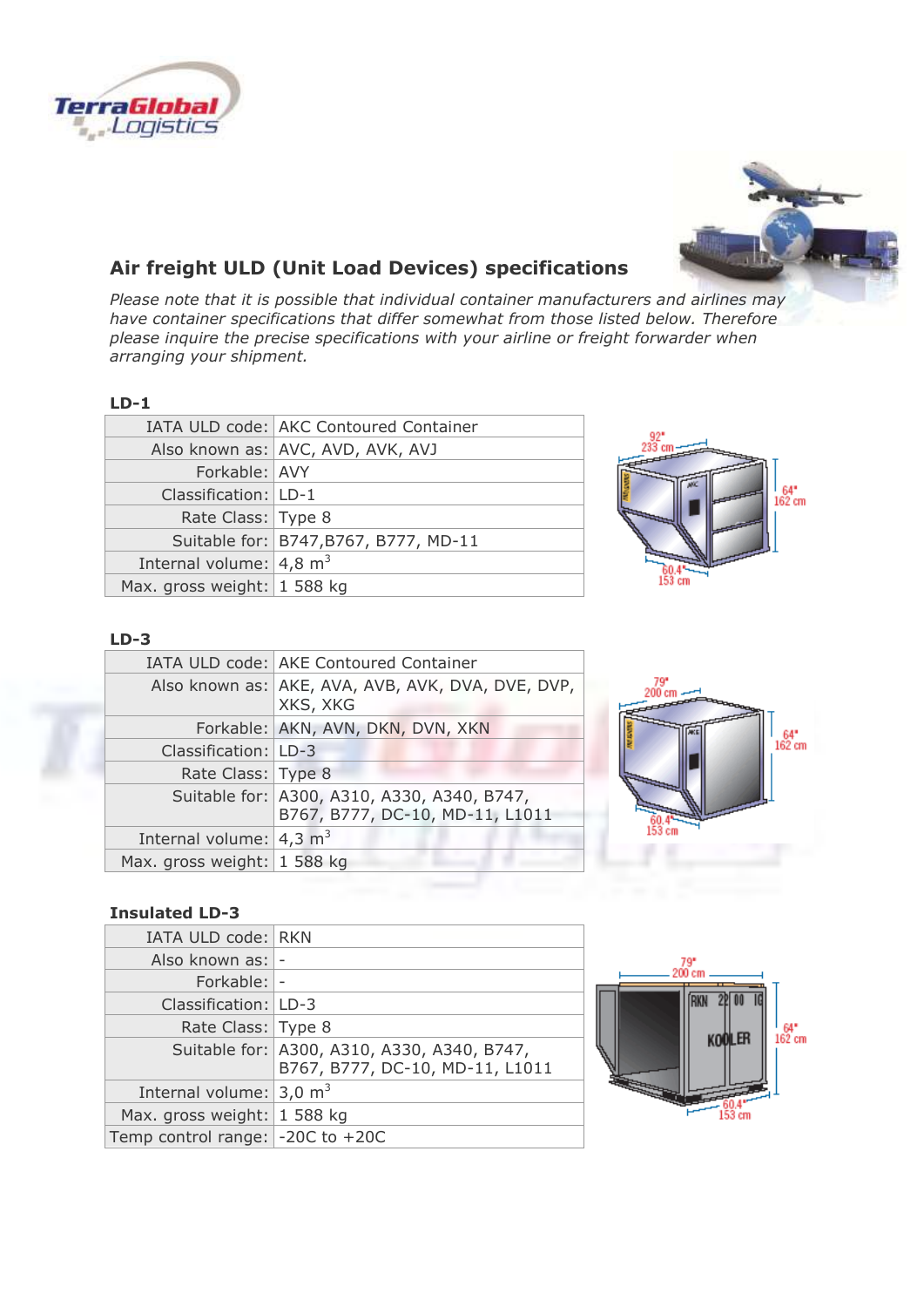



 $162 \text{ cm}$ 

#### **LD-9**

|                                    | IATA ULD code: AAP Enclosed Pallet on P1P base                           |
|------------------------------------|--------------------------------------------------------------------------|
| Also known as: AA2, XAG, XAV       |                                                                          |
| Forkable: -                        |                                                                          |
| Classification:   LD-9             |                                                                          |
| Rate Class: Type 5                 |                                                                          |
|                                    | Suitable for: A300, A310, A330, A340, B747,<br>B767, DC-10, MD-11, L1011 |
| Internal volume: $9,1 \text{ m}^3$ |                                                                          |
|                                    | Max. gross weight:   4 624 kg (lower deck)<br>6 000 kg (main deck)       |
|                                    |                                                                          |



### **LD-11**

|                                     | IATA ULD code: ALP Rectangular Container                                 |  |
|-------------------------------------|--------------------------------------------------------------------------|--|
|                                     | Also known as: ADL, AW2, AWD, AWZ, DLP, DWB,<br><b>MWB</b>               |  |
| Refrigerated ver.: RWB, RWD, RWZ    |                                                                          |  |
| Classification: LD-11               |                                                                          |  |
| Rate Class: Type 6                  |                                                                          |  |
|                                     | Suitable for: A300, A310, A330, A340, B747,<br>B767, DC-10, MD-11, L1011 |  |
| Internal volume: $ 7,2 \text{ m}^3$ |                                                                          |  |
| Max. gross weight: 3 176 kg         |                                                                          |  |

### **20" Pallet**

|                                 | IATA ULD code: PGA 20ft flat pallet with net                         |
|---------------------------------|----------------------------------------------------------------------|
|                                 | Also known as: PGA, PGE, PGF, PSA, PSG, P7A, P7E,<br><b>P7F, P7G</b> |
| Forkable:  -                    |                                                                      |
| Classification: M-6             |                                                                      |
| Rate Class: Type 1              |                                                                      |
|                                 | Suitable for: B747F, B747Combi                                       |
| Max. volume: $33,2 \text{ m}^3$ |                                                                      |
| Max. gross weight: 11 340 kg    |                                                                      |



# **88" Pallet**

| IATA ULD code: P1P                 |                                                                                |
|------------------------------------|--------------------------------------------------------------------------------|
| Also known as:  -                  |                                                                                |
| Forkable:  -                       |                                                                                |
|                                    | Classification: 88" Pallet with net                                            |
| Rate Class:  -                     |                                                                                |
|                                    | Suitable for:   B747, B767, B777, DC-10                                        |
| Max. volume: $11,9$ m <sup>3</sup> |                                                                                |
|                                    | Max. gross weight: 747/DC-10: 6 033 kg<br>767: 5 103 kg<br>777/DC-10: 4 626 kg |

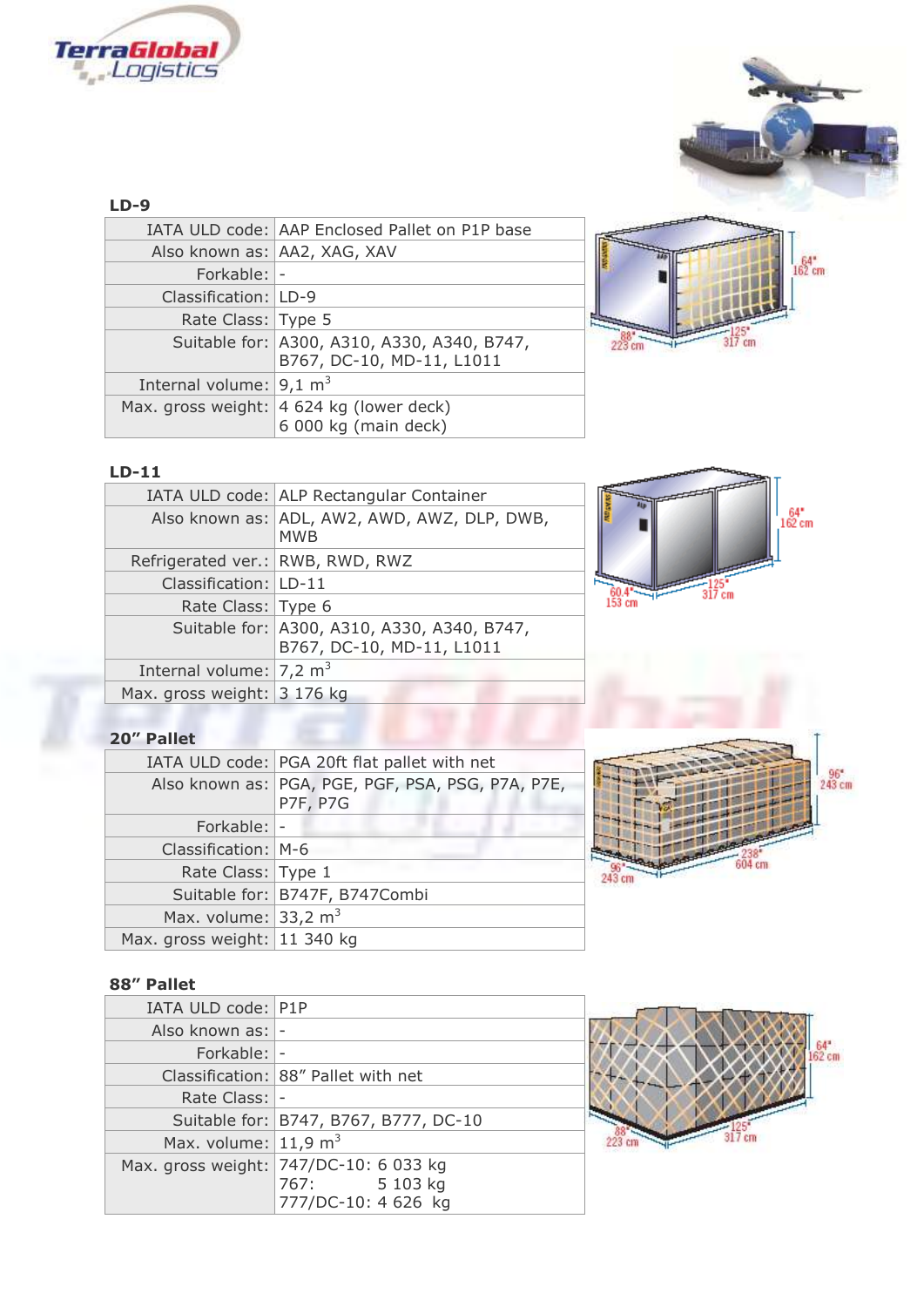



# **96" Pallet**

|                                 | IATA ULD code: P6P 10ft flat pallet with net                                   |
|---------------------------------|--------------------------------------------------------------------------------|
|                                 | Also known as: P6A, P6C, p6Q, PMA, PMC, PMP, PQP                               |
| Forkable:  -                    |                                                                                |
| Classification:   LD-9          |                                                                                |
| Rate Class: Type 2BG            |                                                                                |
|                                 | Suitable for: A300, A310, A330, A340, B747,<br>B767, B777, DC-10, MD-11, L1011 |
| Max. volume: $21,2 \text{ m}^3$ |                                                                                |
| Max. gross weight: 6 804 kg     |                                                                                |



## **Half Pallet**

|                                | IATA ULD code: PLA half pallet with net     |
|--------------------------------|---------------------------------------------|
|                                | Also known as: PLB, FLA, P9A, P9P, P9R, P9S |
| Forkable: -                    |                                             |
| Classification:   HP           |                                             |
| Rate Class: Type 6             |                                             |
|                                | Suitable for: Lower deck: B747, B777        |
|                                | Main deck: B707F, B727F, B737F              |
| Max. volume: $7,2 \text{ m}^3$ |                                             |
| Max. gross weight: 3 175 kg    |                                             |



### **16" Pallet**

|                                 | IATA ULD code: PRA 16ft flat pallet with net |
|---------------------------------|----------------------------------------------|
|                                 | Also known as: PMA, P4A, P4M, PZA            |
| Forkable: -                     |                                              |
| Classification: MDP             |                                              |
| Rate Class: Type 1P             |                                              |
|                                 | Suitable for: B747, B747 Combi               |
| Max. volume: $26,8 \text{ m}^3$ |                                              |
| Max. gross weight: 11 300 kg    |                                              |
|                                 |                                              |



### **AQ6**

|                                        | IATA ULD code: AMA Rectangular Container on P6P<br>base |
|----------------------------------------|---------------------------------------------------------|
|                                        | Also known as: AMF, AMG, AMK, AMP, AQA, AQD,<br>AQ6     |
| Forkable:  -                           |                                                         |
| Classification: M-1                    |                                                         |
| Rate Class: Type 2                     |                                                         |
|                                        | Suitable for: B747F, B747Combi                          |
| Internal volume: $17,5$ m <sup>3</sup> |                                                         |
| Max. gross weight: 6 804 kg            |                                                         |
|                                        |                                                         |